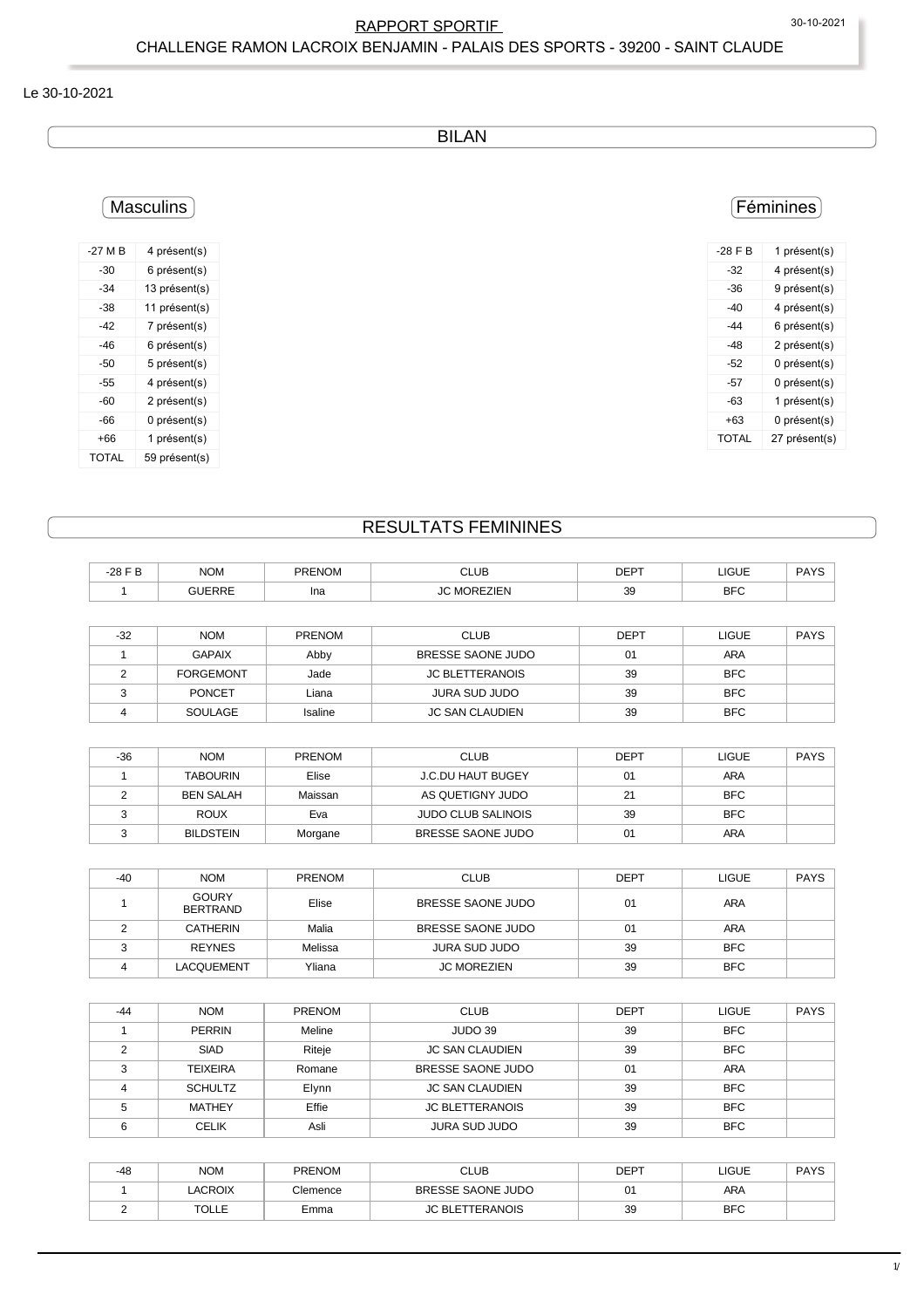30-10-2021

#### RAPPORT SPORTIF

#### CHALLENGE RAMON LACROIX BENJAMIN - PALAIS DES SPORTS - 39200 - SAINT CLAUDE

| $-52$ | <b>NOM</b> | <b>PRENOM</b> | <b>CLUB</b>                 | <b>DEPT</b> | <b>LIGUE</b> | <b>PAYS</b> |
|-------|------------|---------------|-----------------------------|-------------|--------------|-------------|
|       |            |               |                             |             |              |             |
| $-57$ | <b>NOM</b> | <b>PRENOM</b> | <b>CLUB</b>                 | <b>DEPT</b> | <b>LIGUE</b> | <b>PAYS</b> |
|       |            |               |                             |             |              |             |
| $-63$ | <b>NOM</b> | <b>PRENOM</b> | <b>CLUB</b>                 | <b>DEPT</b> | <b>LIGUE</b> | <b>PAYS</b> |
|       | EL HAMIMI  | Nahila        | AVENIR JUDO BASSIN LEDONIEN | 39          | <b>BFC</b>   |             |
|       |            |               |                             |             |              |             |
| $+63$ | <b>NOM</b> | <b>PRENOM</b> | <b>CLUB</b>                 | <b>DEPT</b> | <b>LIGUE</b> | <b>PAYS</b> |

## **RESULTATS MASCULINS**

| -27 M B | <b>NOM</b>      | <b>PRENOM</b> | <b>CLUB</b>                 | <b>DEPT</b> | LIGUE      | PAYS |
|---------|-----------------|---------------|-----------------------------|-------------|------------|------|
|         | <b>PUVILAND</b> | Timeo         | BRESSE SAONE JUDO           | 01          | ARA        |      |
|         | <b>NADAS</b>    | Adem          | AVENIR JUDO BASSIN LEDONIEN | 39          | <b>BFC</b> |      |
|         | <b>DALMAS</b>   | Laslo         | <b>JC SAN CLAUDIEN</b>      | 39          | <b>BFC</b> |      |
|         | <b>DALMAS</b>   | Joslin        | <b>JC SAN CLAUDIEN</b>      | 39          | <b>BFC</b> |      |

| $-30$ | <b>NOM</b>      | <b>PRENOM</b> | <b>CLUB</b>                | <b>DEPT</b> | <b>LIGUE</b> | <b>PAYS</b> |
|-------|-----------------|---------------|----------------------------|-------------|--------------|-------------|
|       | <b>PIGNET</b>   | Cesar         | ALC LONGVIC JUDO           | 21          | <b>BFC</b>   |             |
|       | <b>MOKEDDEM</b> | Ilyes         | DOJO GESSIEN VALSERINE     | 01          | ARA          |             |
|       | <b>PONCET</b>   | Lilian        | <b>J.C.DU HAUT BUGEY</b>   | 01          | ARA          |             |
|       | SION            | Martin        | <b>JC TAVELLOIS</b>        | 39          | <b>BFC</b>   |             |
|       | <b>PIPARI</b>   | Enzo          | <b>JC SAN CLAUDIEN</b>     | 39          | <b>BFC</b>   |             |
|       | <b>GUERRY</b>   | Yoann         | <b>JUDO CLUB THOIRETTE</b> | 39          | <b>BFC</b>   |             |

| $-34$         | <b>NOM</b>            | <b>PRENOM</b>       | <b>CLUB</b>                   | <b>DEPT</b> | <b>LIGUE</b> | <b>PAYS</b> |
|---------------|-----------------------|---------------------|-------------------------------|-------------|--------------|-------------|
|               | <b>LAHRIFI</b>        | Moulay<br>Mountasir | AS QUETIGNY JUDO              | 21          | <b>BFC</b>   |             |
| $\mathcal{P}$ | <b>ROCHES</b>         | Nolan               | AS QUETIGNY JUDO              | 21          | <b>BFC</b>   |             |
| 3             | <b>BOUCHY</b>         | Adam                | BRESSE SAONE JUDO             | 01          | <b>ARA</b>   |             |
| 3             | <b>HUGON</b>          | Oscar               | ORGELET JUDO                  | 39          | <b>BFC</b>   |             |
| 5             | <b>MAHI TANI</b>      | <b>Idris</b>        | ALLIANCE JUDO BESANCON EST    | 25          | <b>BFC</b>   |             |
| 5             | <b>BROUILLARD</b>     | Theo                | AVENIR JUDO BASSIN LEDONIEN   | 39          | <b>BFC</b>   |             |
|               | LAMOT                 | Noah                | <b>J.C.CHAMPAGNOLAIS</b>      | 39          | <b>BFC</b>   |             |
|               | <b>BESSIS BIANCHI</b> | Neven               | <b>DOJO GESSIEN VALSERINE</b> | 01          | <b>ARA</b>   |             |

| -38 | <b>NOM</b>                     | <b>PRENOM</b> | <b>CLUB</b>                 | DEPT | <b>LIGUE</b> | <b>PAYS</b> |
|-----|--------------------------------|---------------|-----------------------------|------|--------------|-------------|
|     | <b>OUGIER</b>                  | Anatole       | J.C.CHAMPAGNOLAIS           | 39   | <b>BFC</b>   |             |
|     | <b>RIGAUD</b>                  | Samuel        | BRESSE SAONE JUDO           | 01   | <b>ARA</b>   |             |
|     | PEYRARD                        | Tibo          | DOJO GESSIEN VALSERINE      | 01   | <b>ARA</b>   |             |
| ົ   | SPEYER PAYS                    | Antoine       | AVENIR JUDO BASSIN LEDONIEN | 39   | <b>BFC</b>   |             |
|     | <b>DELMER</b><br><b>BERGEZ</b> | Mikael        | BRESSE SAONE JUDO           | 01   | ARA          |             |
|     | <b>EUGENE</b>                  | Jed           | DOJO GESSIEN VALSERINE      | 01   | ARA          |             |

| $-42$ | <b>NOM</b>       | <b>PRENOM</b> | <b>CLUB</b>                       | <b>DEPT</b> | <b>LIGUE</b> | <b>PAYS</b> |
|-------|------------------|---------------|-----------------------------------|-------------|--------------|-------------|
|       | <b>SAPCI</b>     | Evvel         | JC SAN CLAUDIEN                   | 39          | <b>BFC</b>   |             |
|       | <b>TAVERNESE</b> | Livio         | A.S.LAGNIEU                       | 01          | <b>ARA</b>   |             |
|       | <b>MERMET</b>    | Lucas         | <b>J.C.DU HAUT BUGEY</b>          | 01          | ARA          |             |
|       | <b>DIATTA</b>    | Sadio         | JUDO CLUB DE MARSANNAY LA<br>COTE | 21          | <b>BFC</b>   |             |